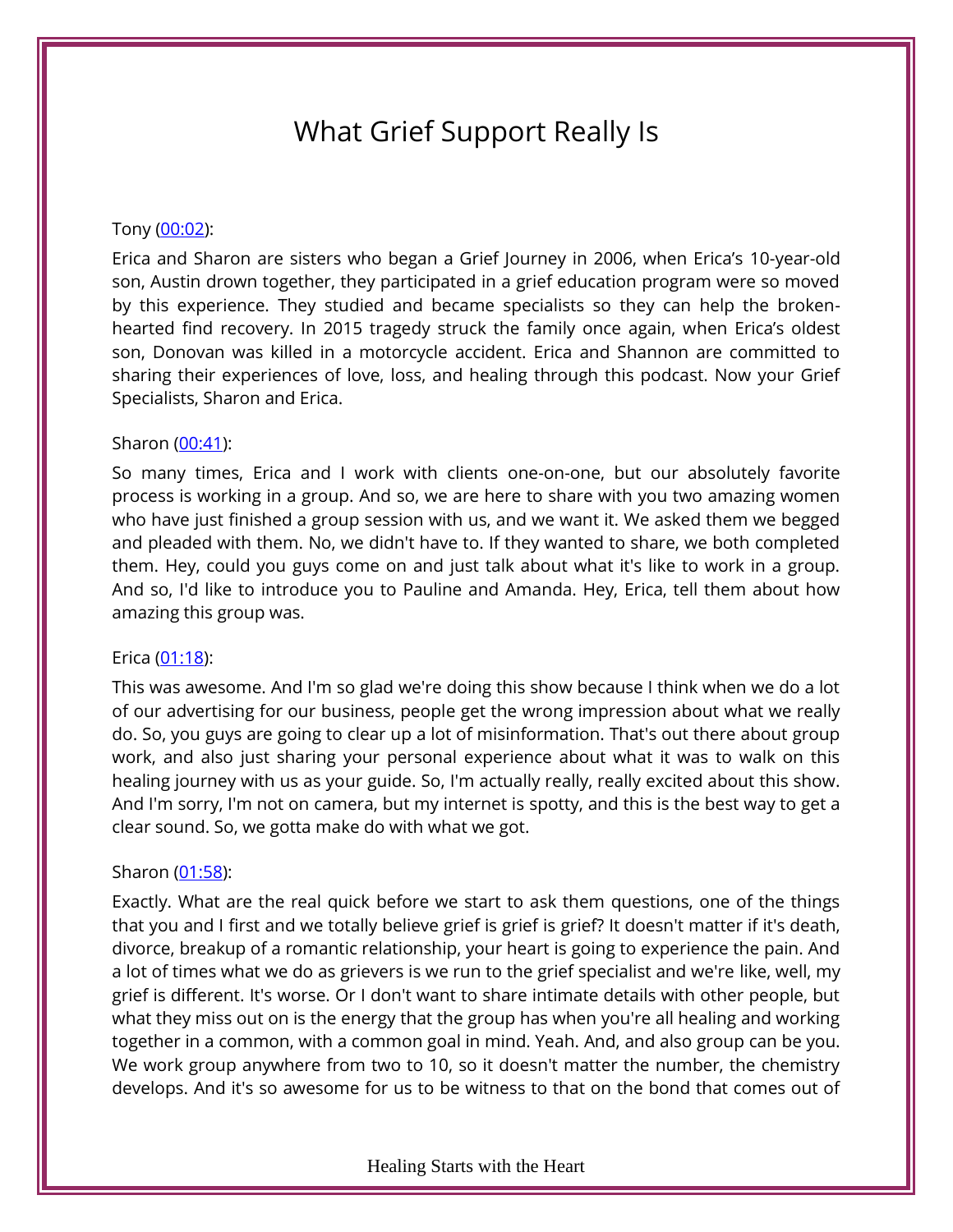working other people, no matter what their loss is, just meeting them where they're at and you guys partnering up and speaking.

## Sharon [\(03:07\)](https://www.temi.com/editor/t/Mk2WrqbMfJijmaBciphUUzM4Cxgzh3iT54Kpgdt1lexARqOhq9mn0uYPWUwz9TPciCys7VYPQztkYoLsdCDhcQIkJG8?loadFrom=DocumentDeeplink&ts=187.51):

Exactly. Exactly. So, I'm going to open up the floor, Pauline. You go first and then you, Amanda, I want you to add, answer this question. How did you find us?

## Pauline [\(03:18\)](https://www.temi.com/editor/t/Mk2WrqbMfJijmaBciphUUzM4Cxgzh3iT54Kpgdt1lexARqOhq9mn0uYPWUwz9TPciCys7VYPQztkYoLsdCDhcQIkJG8?loadFrom=DocumentDeeplink&ts=198.67):

I found you sisters. You ladies on Facebook. Wow.

Sharon [\(03:23\)](https://www.temi.com/editor/t/Mk2WrqbMfJijmaBciphUUzM4Cxgzh3iT54Kpgdt1lexARqOhq9mn0uYPWUwz9TPciCys7VYPQztkYoLsdCDhcQIkJG8?loadFrom=DocumentDeeplink&ts=203.96):

And Amanda, how did you find this?

## Amanda [\(03:26\)](https://www.temi.com/editor/t/Mk2WrqbMfJijmaBciphUUzM4Cxgzh3iT54Kpgdt1lexARqOhq9mn0uYPWUwz9TPciCys7VYPQztkYoLsdCDhcQIkJG8?loadFrom=DocumentDeeplink&ts=206.66):

I found you guys through a friend who attended one of your conferences at a nearby church. And I had never heard of you guys. And she sent me a video and just recommended to take a look at it if I felt so inclined. And then I did more digging and research, you guys found your podcast on your website. I was like, wow, I probably really need to talk to these gals.

## Sharon [\(03:58\)](https://www.temi.com/editor/t/Mk2WrqbMfJijmaBciphUUzM4Cxgzh3iT54Kpgdt1lexARqOhq9mn0uYPWUwz9TPciCys7VYPQztkYoLsdCDhcQIkJG8?loadFrom=DocumentDeeplink&ts=238.04):

So, both of you had your initial calls with me that isn't always the case, but on this side, your initial call was with me. So, Pauline, what was that like?

## Pauline [\(04:12\)](https://www.temi.com/editor/t/Mk2WrqbMfJijmaBciphUUzM4Cxgzh3iT54Kpgdt1lexARqOhq9mn0uYPWUwz9TPciCys7VYPQztkYoLsdCDhcQIkJG8?loadFrom=DocumentDeeplink&ts=252.57):

It started off kind of scary because you're a stranger. Yeah. But you had a way of asking me why called, you know, kind of what's my story. And I thought it was my wife, but as we talked more in you, you have this outrageous gift to pull out information, to see where I was at. And I think after, I don't think it was five or 10 minutes, it felt I got, I need to talk more to you. I needed, I needed me, I needed help.

## Sharon [\(04:54\)](https://www.temi.com/editor/t/Mk2WrqbMfJijmaBciphUUzM4Cxgzh3iT54Kpgdt1lexARqOhq9mn0uYPWUwz9TPciCys7VYPQztkYoLsdCDhcQIkJG8?loadFrom=DocumentDeeplink&ts=294.88):

We all needed help. Trust me that day. Amanda, what was your first interaction like?

# Amanda [\(05:04\)](https://www.temi.com/editor/t/Mk2WrqbMfJijmaBciphUUzM4Cxgzh3iT54Kpgdt1lexARqOhq9mn0uYPWUwz9TPciCys7VYPQztkYoLsdCDhcQIkJG8?loadFrom=DocumentDeeplink&ts=304.12):

Kind of similar. I was very anxious going into it very uncertain what it would be like. I've been in a lot of different kinds of counseling and talk to a lot of different kinds of people, but it was very, just peaceful speaking with you before. And I felt very welcomed and understood, and it felt like natural by the end of it.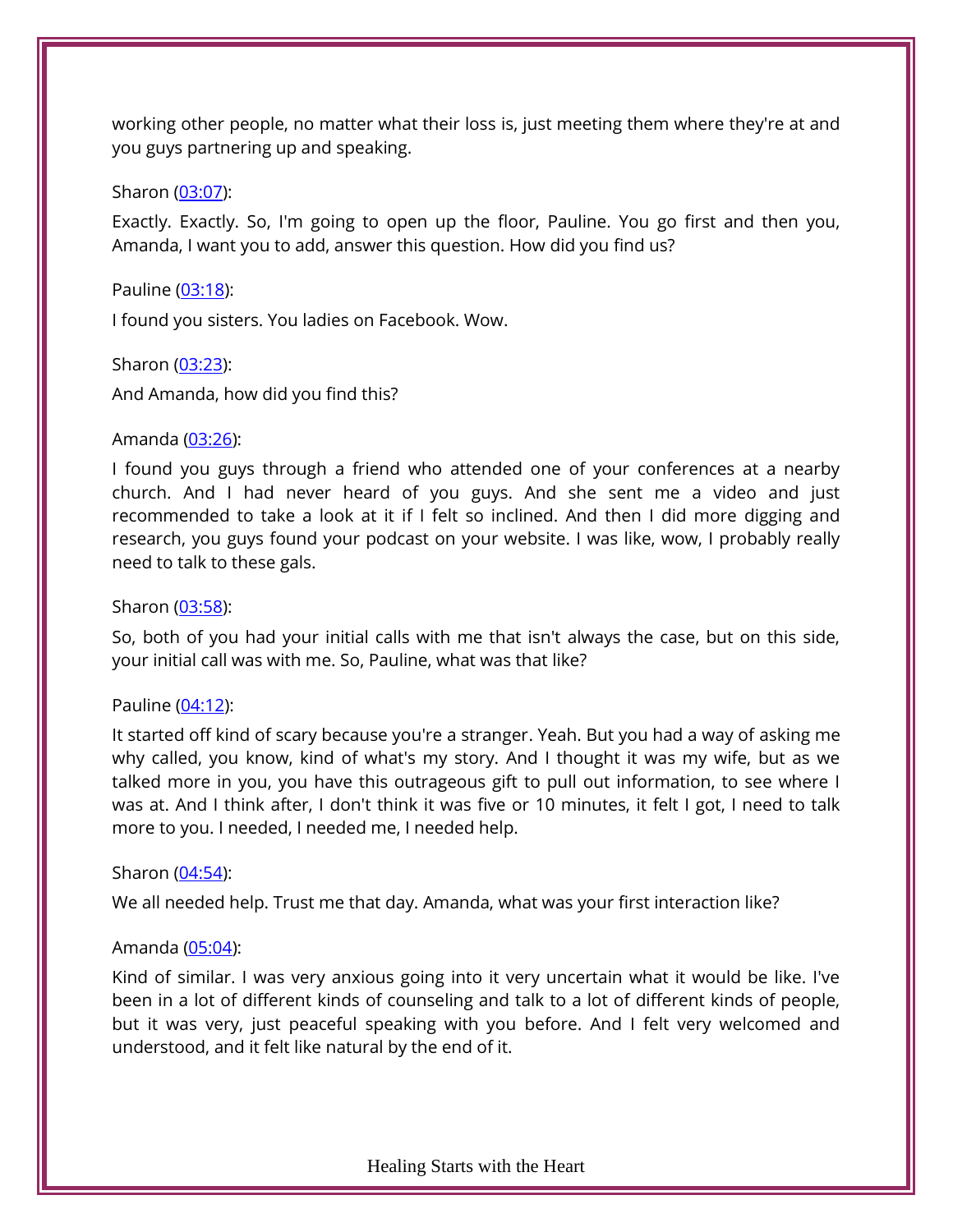## Sharon [\(05:34\)](https://www.temi.com/editor/t/Mk2WrqbMfJijmaBciphUUzM4Cxgzh3iT54Kpgdt1lexARqOhq9mn0uYPWUwz9TPciCys7VYPQztkYoLsdCDhcQIkJG8?loadFrom=DocumentDeeplink&ts=334.93):

Oh, that's cool. Erica. Then at some part we all get together. We gonna have our first class. What was it like for you? Because I didn't already meet them

## Erica [\(05:45\)](https://www.temi.com/editor/t/Mk2WrqbMfJijmaBciphUUzM4Cxgzh3iT54Kpgdt1lexARqOhq9mn0uYPWUwz9TPciCys7VYPQztkYoLsdCDhcQIkJG8?loadFrom=DocumentDeeplink&ts=345.4):

And I want to do a follow-up question to that, answer your question, but it, for me and it, I know it sounds weird because you know, we're the professionals and we're supposed to be, you know, all and all seeing. But for me coming in it, there's a level of insecurity for me. Cause I haven't met you too. So, I know in that, because I've done those phone calls, I know that there's a lot of bonding and a lot of trust established in that phone call to get you to go to the next step, which is our group meeting. So, I always feel a little like, are they going to respond to me because I know, I know Sharon is she's fabulous on the phone and really makes you feel warm and comfortable. So, it's like, are they going to like me? Cause I'm more of the silly, goofy grief specialists.

## Sharon [\(06:35\)](https://www.temi.com/editor/t/Mk2WrqbMfJijmaBciphUUzM4Cxgzh3iT54Kpgdt1lexARqOhq9mn0uYPWUwz9TPciCys7VYPQztkYoLsdCDhcQIkJG8?loadFrom=DocumentDeeplink&ts=395.09):

No, no, no one would ever say that.

## Erica [\(06:37\)](https://www.temi.com/editor/t/Mk2WrqbMfJijmaBciphUUzM4Cxgzh3iT54Kpgdt1lexARqOhq9mn0uYPWUwz9TPciCys7VYPQztkYoLsdCDhcQIkJG8?loadFrom=DocumentDeeplink&ts=397.43):

I bring a different dynamic. So, you know, there's the little bit of always insecurity for me to come into the first meeting after you guys have established your connection, but coming in, I mean, it was like love at first sight. You two were both awesome. And just, you know, you guys being open to my thoughts and my opinions and, and welcoming me in, I always appreciate that. And then it's like, I could take that deep breath and go, okay, we're going to be off, but I want to ask you to, prior to coming to the first meeting with all of us, what did you think it was going to be?

## Amanda [\(07:25\)](https://www.temi.com/editor/t/Mk2WrqbMfJijmaBciphUUzM4Cxgzh3iT54Kpgdt1lexARqOhq9mn0uYPWUwz9TPciCys7VYPQztkYoLsdCDhcQIkJG8?loadFrom=DocumentDeeplink&ts=445.85):

I kind of was a little skeptical. Honestly. I was thinking a grief group. Oh my gosh. Everyone's just going to be sitting around and bawling their eyes out and passing the tissues. So, I didn't really think, I didn't know what it was really going to be. Like. I just had kind of a stereotypical idea.

## New Speaker [\(07:52\)](https://www.temi.com/editor/t/Mk2WrqbMfJijmaBciphUUzM4Cxgzh3iT54Kpgdt1lexARqOhq9mn0uYPWUwz9TPciCys7VYPQztkYoLsdCDhcQIkJG8?loadFrom=DocumentDeeplink&ts=472.07):

Yeah. You're making me laugh. Cause that's Exactly what it seemed like. It should be.

# Pauline [\(07:57\)](https://www.temi.com/editor/t/Mk2WrqbMfJijmaBciphUUzM4Cxgzh3iT54Kpgdt1lexARqOhq9mn0uYPWUwz9TPciCys7VYPQztkYoLsdCDhcQIkJG8?loadFrom=DocumentDeeplink&ts=477.65):

I agree with Amanda pretty much that too. I mean, just I've done one-on-one grief therapy. I've done grief, support groups. Faith-Based support groups. Anticipatory classes. I mean, I've done this all over the country. So, I was definitely skeptical. Cause I'm thinking I've been doing this for seven years. What could possibly be out there to help me? And then I had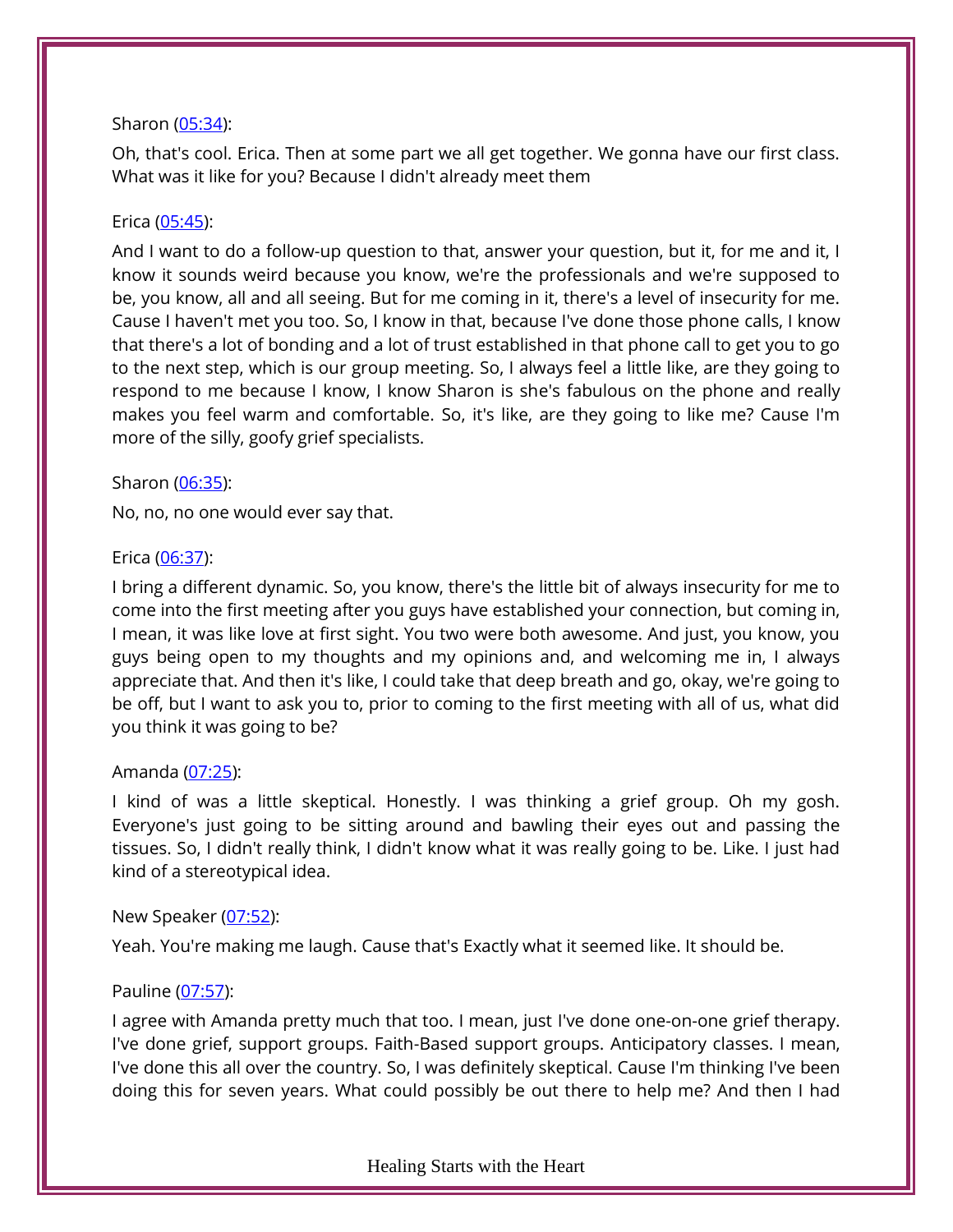been looking on Facebook because I even called, but a year ago I called the suicide hotline because we had to wear a mask all the time. So, I started having panic attacks. So, they suggested on the suicide hotline to see a therapist. So, I'm thinking, you know, this could be a loss from my, when my wife passed away and I'm not sure. So, I got off base my five minutes of Facebook and it was bad, fast. Wow.

#### Sharon [\(08:57\)](https://www.temi.com/editor/t/Mk2WrqbMfJijmaBciphUUzM4Cxgzh3iT54Kpgdt1lexARqOhq9mn0uYPWUwz9TPciCys7VYPQztkYoLsdCDhcQIkJG8?loadFrom=DocumentDeeplink&ts=537.9):

Oh wow. That's cool. That's cool that you found us that we found each other. It was meant for sure. Tell me what it was like. I want both of you to answer this. What was it like having our meetings on zoom because you are in, where are you pulling?

#### Pauline [\(09:13\)](https://www.temi.com/editor/t/Mk2WrqbMfJijmaBciphUUzM4Cxgzh3iT54Kpgdt1lexARqOhq9mn0uYPWUwz9TPciCys7VYPQztkYoLsdCDhcQIkJG8?loadFrom=DocumentDeeplink&ts=553.17):

I'm in Seattle right now.

#### Sharon [\(09:14\)](https://www.temi.com/editor/t/Mk2WrqbMfJijmaBciphUUzM4Cxgzh3iT54Kpgdt1lexARqOhq9mn0uYPWUwz9TPciCys7VYPQztkYoLsdCDhcQIkJG8?loadFrom=DocumentDeeplink&ts=554.88):

Seattle right now. Amanda's in San Diego, San Diego. I'm currently in San Diego right now. Erica is in a barn in Louisiana somewhere.

#### Sharon [\(09:28\)](https://www.temi.com/editor/t/Mk2WrqbMfJijmaBciphUUzM4Cxgzh3iT54Kpgdt1lexARqOhq9mn0uYPWUwz9TPciCys7VYPQztkYoLsdCDhcQIkJG8?loadFrom=DocumentDeeplink&ts=568.47):

No joke, legit the truth, but I wasn't always here. I would, I was in Santa Clarita and then in Texas. So, what was it like having to zoom? Cause we're one, we were all over the different places, but two, because of COVID it kind of forced us to go on zoom. What was it like having your grief group on zoom?

## Pauline [\(09:51\)](https://www.temi.com/editor/t/Mk2WrqbMfJijmaBciphUUzM4Cxgzh3iT54Kpgdt1lexARqOhq9mn0uYPWUwz9TPciCys7VYPQztkYoLsdCDhcQIkJG8?loadFrom=DocumentDeeplink&ts=591.03):

It was actually amazing. I was surprised. Wow. Yeah. Cause you, well in, well I work in a hospital, so you have mass. So, I see gorgeous people on the other side, which I don't see normally. Yeah, yeah. You know, and your eyes. So, you get a sense of how close and how connected you are. Yeah. Which we don't see that wearing in the mass all the time. Yeah.

## Sharon [\(10:20\)](https://www.temi.com/editor/t/Mk2WrqbMfJijmaBciphUUzM4Cxgzh3iT54Kpgdt1lexARqOhq9mn0uYPWUwz9TPciCys7VYPQztkYoLsdCDhcQIkJG8?loadFrom=DocumentDeeplink&ts=620.121):

What did you think about the zoom meetings? Amanda?

## Amanda [\(10:25\)](https://www.temi.com/editor/t/Mk2WrqbMfJijmaBciphUUzM4Cxgzh3iT54Kpgdt1lexARqOhq9mn0uYPWUwz9TPciCys7VYPQztkYoLsdCDhcQIkJG8?loadFrom=DocumentDeeplink&ts=625.26):

I totally agree. I don't think there was ever a moment where it felt like disconnected from the group because it was on zoom. And I just loved the flexibility where like, if we had to meet in person, I wouldn't have been able to fly out to Texas every week or whatever that would have just broken the bank and time. But and it's just kind of comfortable, like I'm drinking tea right now and we're just all talking and yeah, it's very low key. I feel like. And that helps with the atmosphere of comfortability.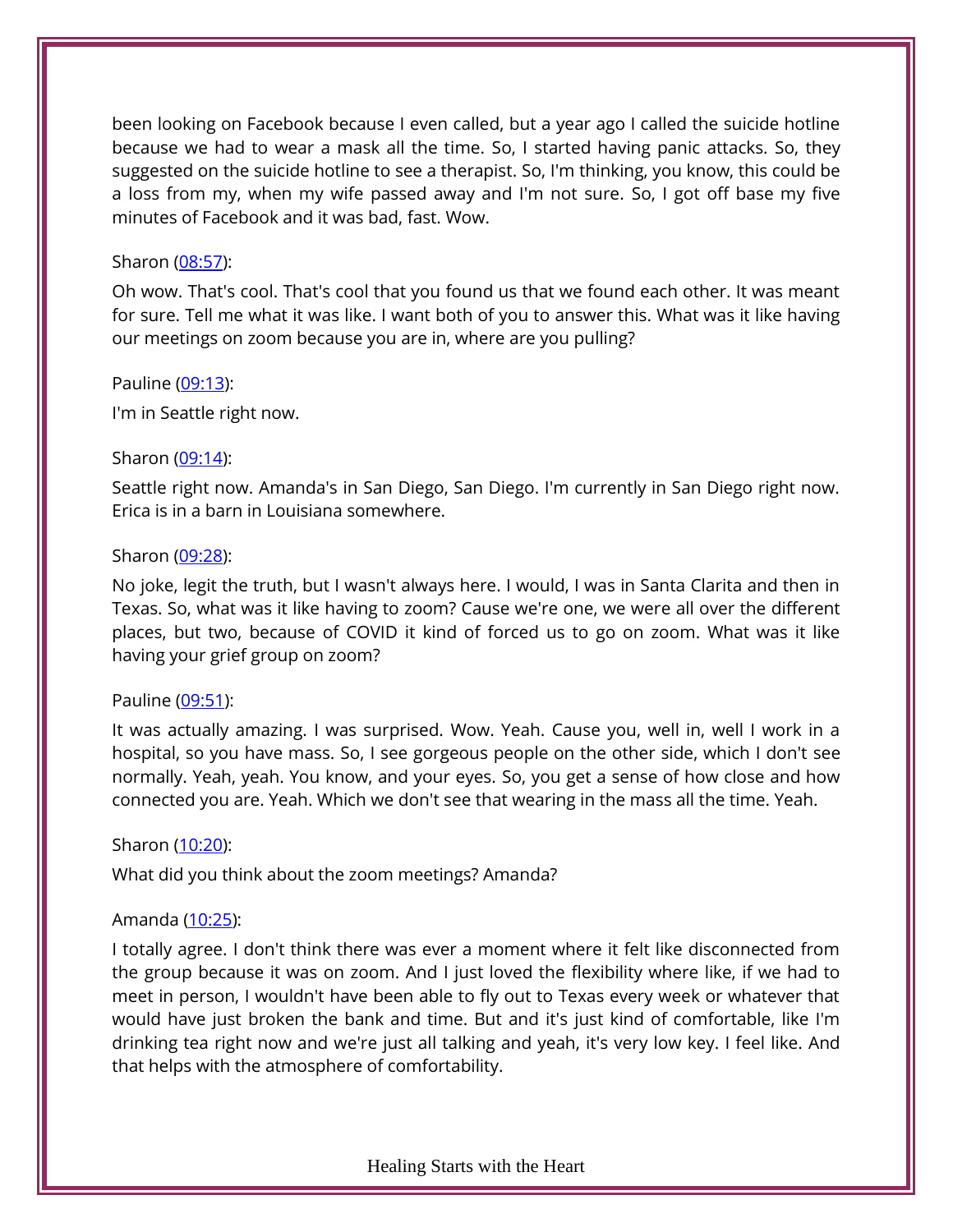## Sharon [\(11:04\)](https://www.temi.com/editor/t/Mk2WrqbMfJijmaBciphUUzM4Cxgzh3iT54Kpgdt1lexARqOhq9mn0uYPWUwz9TPciCys7VYPQztkYoLsdCDhcQIkJG8?loadFrom=DocumentDeeplink&ts=664.44):

I personally love the zoom. I like being in person too. Don't get me wrong. I like both. But I think that the zoom gives you more times that you can hook up longer periods of time. And the truth is, you know, you don't have to get totally dressed up. You could just, you know, throw on some lipstick and be ready to go. And you're in the comfort of your own home. So as soon as you're done with your session, you're right back to living your life. And so, I kind of, I don't know, I just like the zoom meetings. I like them both ways.

## Erica [\(11:36\)](https://www.temi.com/editor/t/Mk2WrqbMfJijmaBciphUUzM4Cxgzh3iT54Kpgdt1lexARqOhq9mn0uYPWUwz9TPciCys7VYPQztkYoLsdCDhcQIkJG8?loadFrom=DocumentDeeplink&ts=696.96):

Zoom definitely brings that level of comfortability because you get to be in the safety of your own home or your safe space. And I love that because I think with the hesitancy, if we would have, if COVID wasn't a factor and we said, okay, we're going to meet on Mondays. This place, the anxiety that, that brings where, you know, I feel like you kind of hold back from speaking your truth, but when you're in the safety of your own home, you feel more comfortable to share your truths and get to those levels that we really need to get to.

## Sharon [\(12:12\)](https://www.temi.com/editor/t/Mk2WrqbMfJijmaBciphUUzM4Cxgzh3iT54Kpgdt1lexARqOhq9mn0uYPWUwz9TPciCys7VYPQztkYoLsdCDhcQIkJG8?loadFrom=DocumentDeeplink&ts=732.67):

So there came apart a time we met on Monday nights and there came a part in time where it became a regular thing. And I, were you looking forward to your meetings? I mean, I guess sometimes you had some tough work to do, but I think that it was nice that we got you open up the screen and there was this familiar face. And even though you were sharing some tough stuff, you got to see familiar faces. I don't know. What was it like for you guys on the weekly meetings?

# Amanda [\(12:41\)](https://www.temi.com/editor/t/Mk2WrqbMfJijmaBciphUUzM4Cxgzh3iT54Kpgdt1lexARqOhq9mn0uYPWUwz9TPciCys7VYPQztkYoLsdCDhcQIkJG8?loadFrom=DocumentDeeplink&ts=761.28):

I totally agree. I think it was, you know, a little bit like, oh man, here we go out to share this out loud now, but it was comforting that it was just you guys. And I knew that you would understand and be accepting no matter what I had to share, there was like a level of safety and security hopping on and being like, you know, these people are really going to hear me out and understand where I'm coming from with this.

## Sharon [\(13:18\)](https://www.temi.com/editor/t/Mk2WrqbMfJijmaBciphUUzM4Cxgzh3iT54Kpgdt1lexARqOhq9mn0uYPWUwz9TPciCys7VYPQztkYoLsdCDhcQIkJG8?loadFrom=DocumentDeeplink&ts=798.57):

Right. I love that. The diversity that came to the group too, we're all, so we're all women, but we're all so different. And one of the things, and I don't know if I'm bringing this up too early, Eric or not, but one of the things, and this is the aspect that Erica definitely brings to the grief healing is we laughed a lot joy at each other and we, when each person was sharing, we were there with them and they could tell we were there with them.

## Erica [\(13:50\)](https://www.temi.com/editor/t/Mk2WrqbMfJijmaBciphUUzM4Cxgzh3iT54Kpgdt1lexARqOhq9mn0uYPWUwz9TPciCys7VYPQztkYoLsdCDhcQIkJG8?loadFrom=DocumentDeeplink&ts=830.46):

Yeah. Yeah. And I, I, I love that you guys were open to it. Cause you know, obviously we read the room, or I try my best to read the room. I don't start cracking jokes. Right. When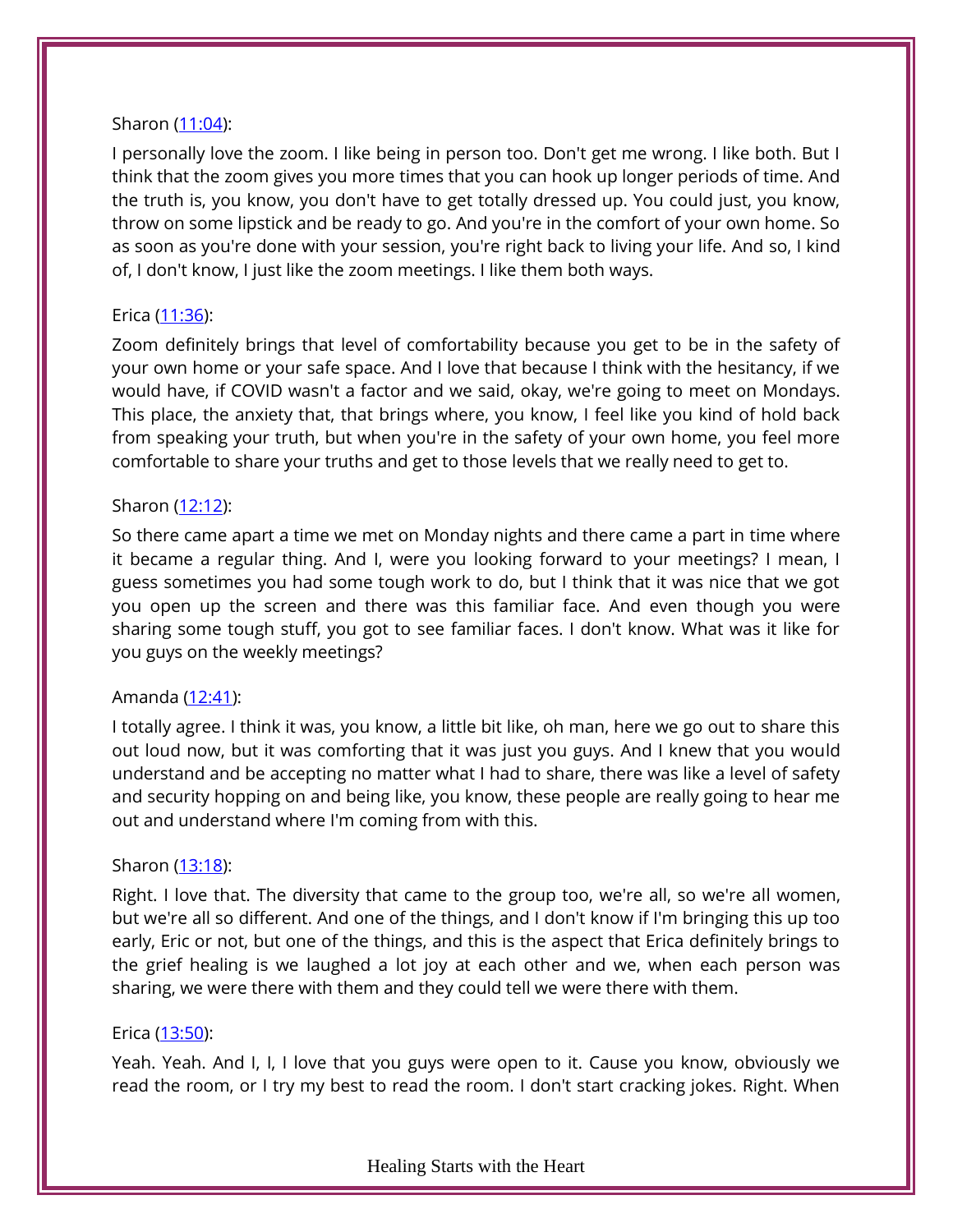you are sharing your experience, first of all, my timing is well rehearsed, but I, I really appreciate that you guys were open to that. And I think it helped us be more of our authentic selves and really be able to just share where we're at on any given day, because every Monday is different. Some Mondays, you know, are more of a challenge because something happened at work or something happened over the weekend, you know? So, we just kind of would roll with where we were at on that given Monday. And I love that. But my favorite part of being part of a group setting is watching the dynamic that is formed between Pauline and Amanda, like watching the two people like Sharon. And I obviously we're not strangers, but you guys were total strangers coming in and seeing you to build a support system for one another and any, even in our group texts show up for each other and hold space for each other. Like that is my most favorite part of this group because the dynamic and the bond that is formed routine, you two, is just, it's a beautiful thing. And I love it.

## Sharon [\(15:14\)](https://www.temi.com/editor/t/Mk2WrqbMfJijmaBciphUUzM4Cxgzh3iT54Kpgdt1lexARqOhq9mn0uYPWUwz9TPciCys7VYPQztkYoLsdCDhcQIkJG8?loadFrom=DocumentDeeplink&ts=914.63):

It helps you get over the finish line. I think that strength that other person is like, you know, you heard the song wind beneath my wings, but it's like, you really are. And I'm this just blowing smoke. I mean, it's true. That's what happens. Something happens in the group that I love. I think it's so much so amazing. So there came a time where we had to miss appointments or change things. How did you guys like the flexibility in the group?

## Pauline [\(15:40\)](https://www.temi.com/editor/t/Mk2WrqbMfJijmaBciphUUzM4Cxgzh3iT54Kpgdt1lexARqOhq9mn0uYPWUwz9TPciCys7VYPQztkYoLsdCDhcQIkJG8?loadFrom=DocumentDeeplink&ts=940.72):

I loved it gave me time to take a cat nap. Wait a minute. On Monday for the completion letters, I was still writing. I was still scrambling around. So, it gave me a little bit extra time. So, I liked it.

## Pauline [\(15:59\)](https://www.temi.com/editor/t/Mk2WrqbMfJijmaBciphUUzM4Cxgzh3iT54Kpgdt1lexARqOhq9mn0uYPWUwz9TPciCys7VYPQztkYoLsdCDhcQIkJG8?loadFrom=DocumentDeeplink&ts=959.11):

Yeah. You guys were very understanding and patient when we didn't feel ready or we like you would challenge us to, you know, finish it, but you weren't, you wouldn't force us. If we knew that there was something else that we were still struggling with or had to address you gave us that space, which was super helpful. Yes.

## Sharon [\(16:22\)](https://www.temi.com/editor/t/Mk2WrqbMfJijmaBciphUUzM4Cxgzh3iT54Kpgdt1lexARqOhq9mn0uYPWUwz9TPciCys7VYPQztkYoLsdCDhcQIkJG8?loadFrom=DocumentDeeplink&ts=982.66):

I want you both to go back to the first bit of work that you did, the first relationship you worked on, how comfortable did you feel ready to share, to just share the first time? Did you feel comfortable to do that or were you still nervous because of the setting?

## Pauline [\(16:43\)](https://www.temi.com/editor/t/Mk2WrqbMfJijmaBciphUUzM4Cxgzh3iT54Kpgdt1lexARqOhq9mn0uYPWUwz9TPciCys7VYPQztkYoLsdCDhcQIkJG8?loadFrom=DocumentDeeplink&ts=1003.23):

I felt pretty comfortable. Yeah. Because I was able to call either one of you or text you to say, Hey I need help with this. By the time we got to the, to the, to the meeting, I was okay to go ahead and do it.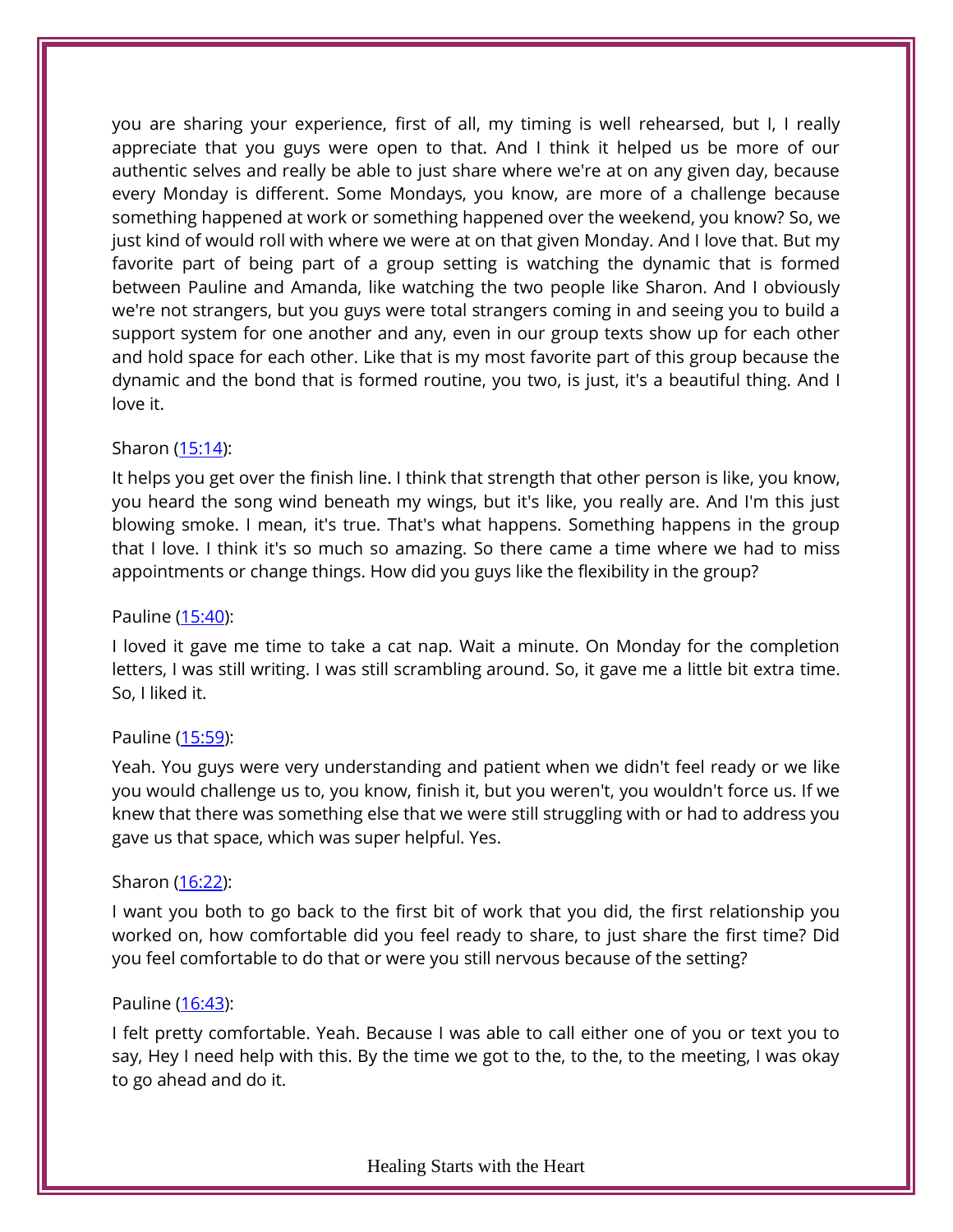#### Amanda [\(16:58\)](https://www.temi.com/editor/t/Mk2WrqbMfJijmaBciphUUzM4Cxgzh3iT54Kpgdt1lexARqOhq9mn0uYPWUwz9TPciCys7VYPQztkYoLsdCDhcQIkJG8?loadFrom=DocumentDeeplink&ts=1018.86):

Yeah. I think, I think I'm just a little bit more nervous of a person than Bali, but I, I agree. When we would go over how to process the grief and how to write the letter and how to graph it, like you guys broke it down into manageable pieces and I don't think I had that before. And so, I'd get so overwhelmed. And I called Sharon almost every letter. I did like, don't think I'm doing this right. And she was like, oh no, it sounds like you've got it. I just needed somebody to be like, yeah, keep it.

## Sharon [\(17:52\)](https://www.temi.com/editor/t/Mk2WrqbMfJijmaBciphUUzM4Cxgzh3iT54Kpgdt1lexARqOhq9mn0uYPWUwz9TPciCys7VYPQztkYoLsdCDhcQIkJG8?loadFrom=DocumentDeeplink&ts=1072.23):

So that was one of the other things Erica that I added on here is that we, oh, we have the text group, which is great. I think it's great. Cause we're all supporting each other, but I give free range for people to call me or text me. And same for you. I want to ask you ladies Pauline and I got to this Sunday night ritual. She had to have the breakdown Sunday phone call.

## Pauline [\(18:23\)](https://www.temi.com/editor/t/Mk2WrqbMfJijmaBciphUUzM4Cxgzh3iT54Kpgdt1lexARqOhq9mn0uYPWUwz9TPciCys7VYPQztkYoLsdCDhcQIkJG8?loadFrom=DocumentDeeplink&ts=1103.88):

I tried, I put, you know, from the class, you know, to do the homework and, and the, and the online lessons each week. So, it made me think all through the day, even at work, my mind was just going. So, then I think, okay, I'll start over. I'll start doing the graph. And then it's like, I hit a speed bump. And then I thought, okay, wait a minute. I'll put on my big girl panties, and I can do this. And then Sunday hit. And it's like, okay, what time is this? No, she's probably eating dinner now can't wait anymore.

## Sharon [\(18:58\)](https://www.temi.com/editor/t/Mk2WrqbMfJijmaBciphUUzM4Cxgzh3iT54Kpgdt1lexARqOhq9mn0uYPWUwz9TPciCys7VYPQztkYoLsdCDhcQIkJG8?loadFrom=DocumentDeeplink&ts=1138.65):

Yeah. Quite a few Sundays' phone calls. If something about having someone else jump in on the graph, work with you and really look at your heart and say, hey, how did that feel? How did that feel right there? And why don't you address this area? Just something about having someone else look at it, seeing things that you don't see. Yeah.

## Erica [\(19:20\)](https://www.temi.com/editor/t/Mk2WrqbMfJijmaBciphUUzM4Cxgzh3iT54Kpgdt1lexARqOhq9mn0uYPWUwz9TPciCys7VYPQztkYoLsdCDhcQIkJG8?loadFrom=DocumentDeeplink&ts=1160.16):

I think that this is that such an amazing feature that we offer that. I mean, I don't know if other groups, I don't think they do, like where you could call the facilitator outside of like any time, I'm sure there's an emergency or whatever, but you really like have that open door, like texts call. Cause we, our goal is to keep you as comfortable as possible and encourage you to keep doing the work because we know if we can get you to that finish line, this is life-changing stuff. And you know, if we didn't have that, so many people, they do quit with us already. You know, sometimes because they get scared, and they get overwhelmed even with us having that feature. So, we know this is a scary thing. So, we really don't mind doing the handholding to get you where you need to be in to keep you comfortable and to keep Pauline out of her head and get her into this,

Sharon [\(20:23\)](https://www.temi.com/editor/t/Mk2WrqbMfJijmaBciphUUzM4Cxgzh3iT54Kpgdt1lexARqOhq9mn0uYPWUwz9TPciCys7VYPQztkYoLsdCDhcQIkJG8?loadFrom=DocumentDeeplink&ts=1223.28):

Healing Starts with the Heart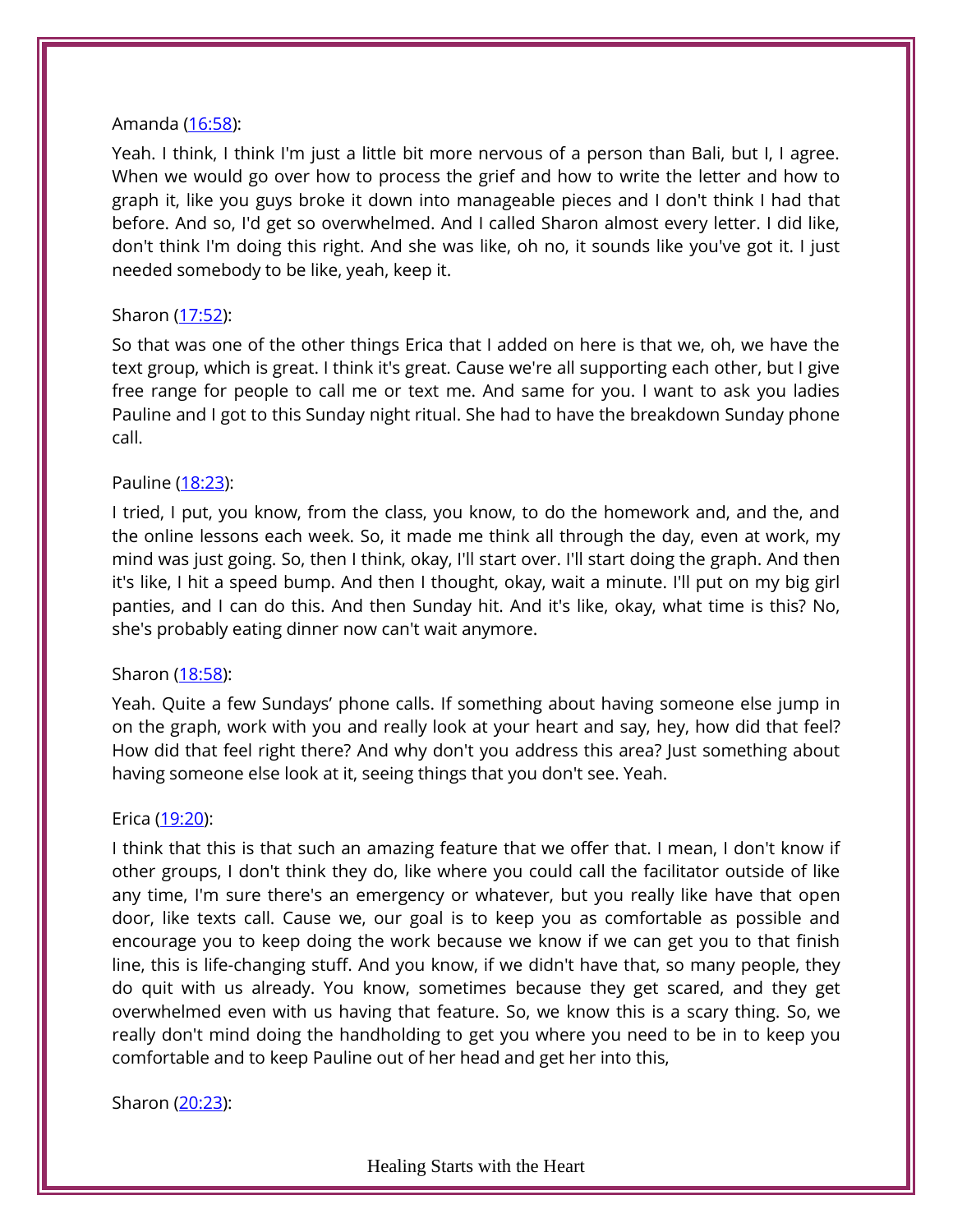Got in her head. Now that you've done work on, on certain relationships in your lives, when you, how does your heart feel now, when you think about the work that you've done and just, you're feeling towards them, do you think that you guys have made advancements in your, in doing your work? She's trying to make Amanda go first. I can already see,

## Amanda [\(20:57\)](https://www.temi.com/editor/t/Mk2WrqbMfJijmaBciphUUzM4Cxgzh3iT54Kpgdt1lexARqOhq9mn0uYPWUwz9TPciCys7VYPQztkYoLsdCDhcQIkJG8?loadFrom=DocumentDeeplink&ts=1257.03):

I can go. I think so it's just a different kind of mindset I think of them, or I'm approached by them, especially in like a lot of deep-seated stuff that was just always there always affecting my decisions and bothering me. And I don't feel as like tethered to that anymore. I'm still working on just learning how to kind of release the things I've released. But I have had a lot of new realizations that I never ever would have without going through this.

## Sharon [\(21:51\)](https://www.temi.com/editor/t/Mk2WrqbMfJijmaBciphUUzM4Cxgzh3iT54Kpgdt1lexARqOhq9mn0uYPWUwz9TPciCys7VYPQztkYoLsdCDhcQIkJG8?loadFrom=DocumentDeeplink&ts=1311.72):

So, it's so funny. Cause the show we just did right before you guys got on was how grief can be in layers and like work on that one layer shows up another layer. So that's exactly what you just, you totally just described.

## Amanda [\(22:05\)](https://www.temi.com/editor/t/Mk2WrqbMfJijmaBciphUUzM4Cxgzh3iT54Kpgdt1lexARqOhq9mn0uYPWUwz9TPciCys7VYPQztkYoLsdCDhcQIkJG8?loadFrom=DocumentDeeplink&ts=1325.84):

Yeah. Yeah. It's unreal actually. And it's, it's like things that blew my mind. I remember calling Sharon and saying, I just recognize this about this person. And I never would have ever thought that. And it's kinda like allows more grace in my heart towards them where they're at. That's all.

# Sharon [\(22:32\)](https://www.temi.com/editor/t/Mk2WrqbMfJijmaBciphUUzM4Cxgzh3iT54Kpgdt1lexARqOhq9mn0uYPWUwz9TPciCys7VYPQztkYoLsdCDhcQIkJG8?loadFrom=DocumentDeeplink&ts=1352.52):

I love that when you can really go down in your heart, but Pauline you and I talk about the backpack all the time. That's the analogy we use is that you have a backpack on, and it's filled with junk. What was it like getting, you're getting the junk out of your trunk? What was it like for you getting cause then the other thing that's so funny is that you called me and were like, I lost my wife and within a few short weeks I was like yeah, but you also have this?

## Pauline [\(23:00\)](https://www.temi.com/editor/t/Mk2WrqbMfJijmaBciphUUzM4Cxgzh3iT54Kpgdt1lexARqOhq9mn0uYPWUwz9TPciCys7VYPQztkYoLsdCDhcQIkJG8?loadFrom=DocumentDeeplink&ts=1380.75):

Oh my. And it was just a lot of things that I didn't realize that could possibly be connected. And I kind of had an idea, like it was a low-key thing, but then when we started doing the relationships, I realized that, oh, I think the girls, the ladies are onto something. I had no clue of. So, it was amazing to work through those. Thursday, I woke up and I, this piece just, it was a more peace in my heart that, you know, I went to work, and I had actually two staff members. I said, hi morning, how are you doing? And he said, oh my God, my, my fathersin-law in the hospital and we're worrying, blah, blah, blah. And I stood there, and I said, well, what's going on? And I prompted her to share with me. She says, are you sure? And I said, yes, my heart was warm, very warm. So, she must've, she must've shared like a 10 minute story. And then I walked around, and this was doing rounds in the morning. And

## Healing Starts with the Heart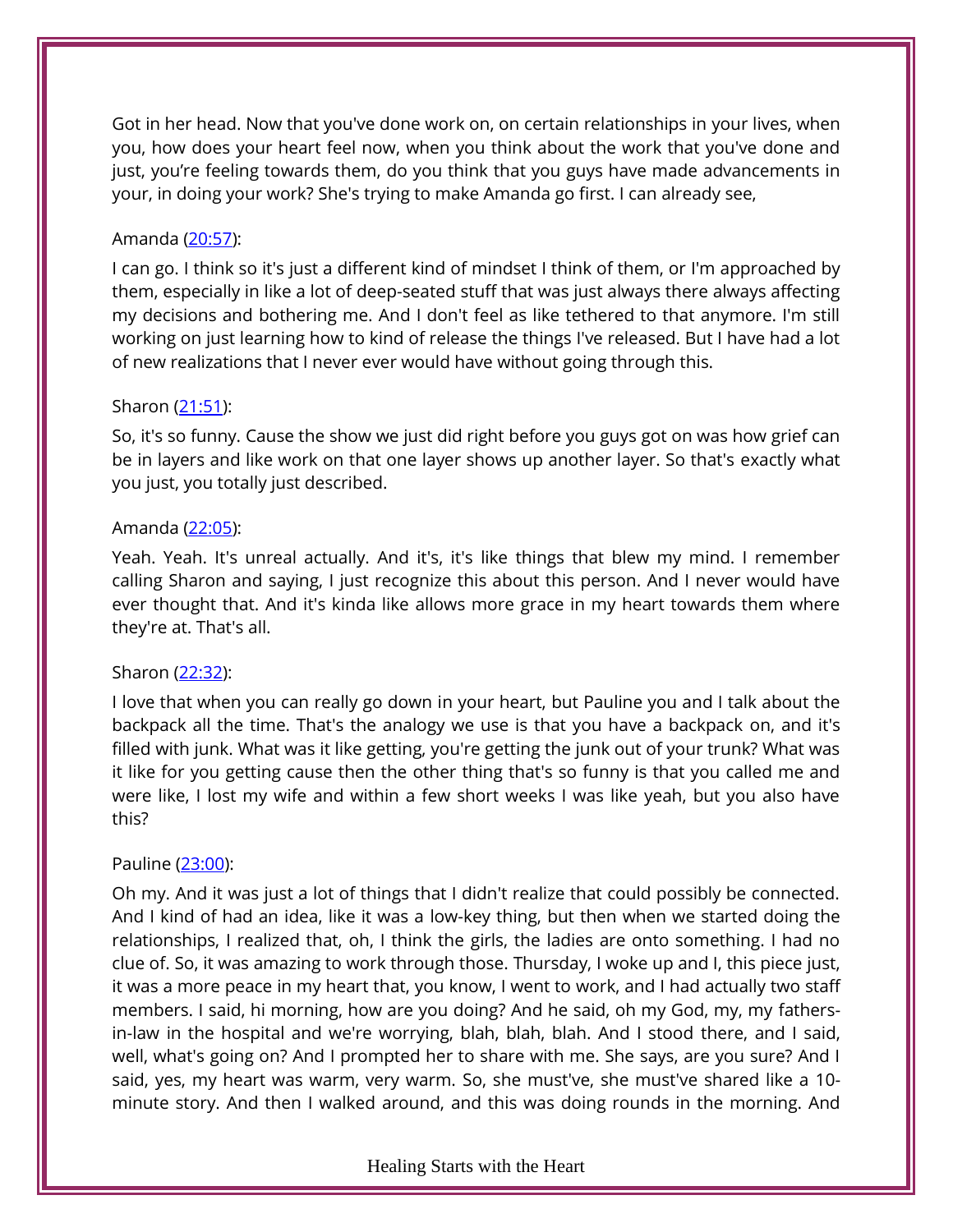then I walked into respiratory and one of the RTS is going through situations at work with COVID and then her parents are both Aileen and they're seniors. So, I said, well, if you, I gave him my phone number and I said, if you need a heart with ears, you can call. I'm good to listen. I said, I don't cook anymore. At least not right now. He said really. And I said, absolutely. So, you guys have encouraged me and inspired me. It's okay to do that again. Yeah. So that for me, that's really amazing. I'm sorry, Erica. I love that. You said you woke up with a warm heart. I was like, that's how it was when we first did our grief work, like we woke up.

## Erica [\(25:02\)](https://www.temi.com/editor/t/Mk2WrqbMfJijmaBciphUUzM4Cxgzh3iT54Kpgdt1lexARqOhq9mn0uYPWUwz9TPciCys7VYPQztkYoLsdCDhcQIkJG8?loadFrom=DocumentDeeplink&ts=1502.6):

and I think the thing is because, because you cleared out a lot of your junk out of your backpack, you now have room and space opening your heart to other people when we're so consumed by our pain, our brokenness, we don't have room for other people. And it, you know, we, it's not that we just mean and selfish, but that's just, we just can't take anything else on. But now that your backpack is clear, you made space for other people. And I love that, it is so awesome. And so sweet of you to do.

## Amanda [\(25:40\)](https://www.temi.com/editor/t/Mk2WrqbMfJijmaBciphUUzM4Cxgzh3iT54Kpgdt1lexARqOhq9mn0uYPWUwz9TPciCys7VYPQztkYoLsdCDhcQIkJG8?loadFrom=DocumentDeeplink&ts=1540.78):

I see a future where after, after Shirley died, I didn't see a future at all I saw today. That's it? I can manage today, but a future.

# Erica [\(25:54\)](https://www.temi.com/editor/t/Mk2WrqbMfJijmaBciphUUzM4Cxgzh3iT54Kpgdt1lexARqOhq9mn0uYPWUwz9TPciCys7VYPQztkYoLsdCDhcQIkJG8?loadFrom=DocumentDeeplink&ts=1554.51):

I'm glad you've brought that up. I'm glad you brought that up because that's what you said. The very first Monday meeting, you said, I don't see a future. I don't know where I'm going. And then now yesterday in our text, you were talking about future plans, future.

# Pauline [\(26:16\)](https://www.temi.com/editor/t/Mk2WrqbMfJijmaBciphUUzM4Cxgzh3iT54Kpgdt1lexARqOhq9mn0uYPWUwz9TPciCys7VYPQztkYoLsdCDhcQIkJG8?loadFrom=DocumentDeeplink&ts=1576.67):

I got to make sure for Canada, if I go on the ferry, have to be back that I need to send money to our PCR tests. I have to have a plan to quarantine it. For some reason I test positive. I wouldn't have gone there. Actually the you ladies encouraged me to go to Alaska back and forth to July because I had planned to move. I was going to stay there when I was working, but I didn't realize I had some brief work to do so. It was an amazing and enlightening trip, which I wouldn't have done if you hadn't encouraged me to do it.

# Sharon [\(26:52\)](https://www.temi.com/editor/t/Mk2WrqbMfJijmaBciphUUzM4Cxgzh3iT54Kpgdt1lexARqOhq9mn0uYPWUwz9TPciCys7VYPQztkYoLsdCDhcQIkJG8?loadFrom=DocumentDeeplink&ts=1612.65):

That's so cool. Would you recommend the program to someone?

# Pauline [\(26:57\)](https://www.temi.com/editor/t/Mk2WrqbMfJijmaBciphUUzM4Cxgzh3iT54Kpgdt1lexARqOhq9mn0uYPWUwz9TPciCys7VYPQztkYoLsdCDhcQIkJG8?loadFrom=DocumentDeeplink&ts=1617.87):

Already had? Yes, absolutely. That's why I was asking about the podcast. I sent it to my friend Charles, because he's, he's the queen in my life. I've been listening to the podcast when I'm at work and I'm just, I'm laughing my off. And the other technicians are looking at me or staff, like, what are you? Can't tell that I have an earpiece to my ears because it

Healing Starts with the Heart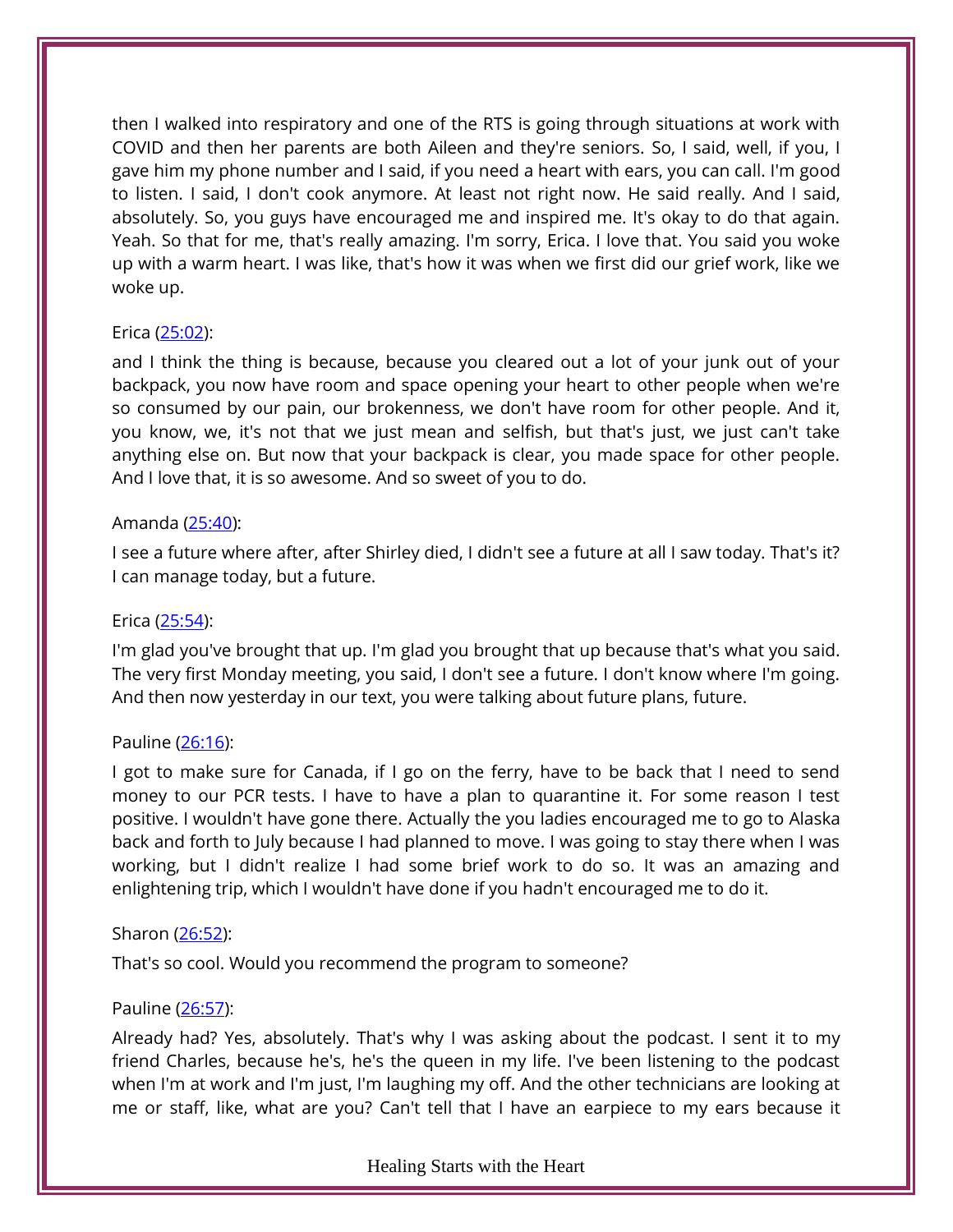blends with my hair. So, I, I S I invited you know, like my, my youngest sisters she passed away and her dad committed suicide. So, I sent it to her. I sent it to my nieces, her siblings, I sent it to cousins. And I said, you guys need to check this out.

## Speaker 2 [\(27:59\)](https://www.temi.com/editor/t/Mk2WrqbMfJijmaBciphUUzM4Cxgzh3iT54Kpgdt1lexARqOhq9mn0uYPWUwz9TPciCys7VYPQztkYoLsdCDhcQIkJG8?loadFrom=DocumentDeeplink&ts=1679.72):

Thank you. Thank you. I'd love that. I love that. Okay. So, one of the things that I often say in the class is that you're still going to put gas in your car. You still have to go the grocery store, all those things. Like we don't cure any of that, but your life is a little bit lighter. Would you say that you've with the backpack emptied out? Which do you feel that do you, or have you experienced it?

## Pauline [\(28:29\)](https://www.temi.com/editor/t/Mk2WrqbMfJijmaBciphUUzM4Cxgzh3iT54Kpgdt1lexARqOhq9mn0uYPWUwz9TPciCys7VYPQztkYoLsdCDhcQIkJG8?loadFrom=DocumentDeeplink&ts=1709.23):

I did Thursday when I woke up, I went into work. I had I think when I sit on the Texas, I had a swagger that I felt good about just being Pauline and being human and whatever that entailed. And then I was singing. I was singing out on the floor, my head piece, and I hadn't been singing. So it was like, holy cow. I got,

## Sharon [\(29:13\)](https://www.temi.com/editor/t/Mk2WrqbMfJijmaBciphUUzM4Cxgzh3iT54Kpgdt1lexARqOhq9mn0uYPWUwz9TPciCys7VYPQztkYoLsdCDhcQIkJG8?loadFrom=DocumentDeeplink&ts=1753.3):

So I don't think I don't, you know, we, we're not having any claim to fame to make an your life perfect, but making it a little bit lighter, it's definitely a thing that we can do. And that, and I want to say this, I want to say thank you to both of you for allowing to perfect strangers, silly sisters to come in and guide you. You guys were adjusts, a joy and a delight. And I looked forward to every Monday. And of course, I started that Monday on Sunday. You hadn't talked Coleen to make it show up on Monday.

# Amanda [\(29:57\)](https://www.temi.com/editor/t/Mk2WrqbMfJijmaBciphUUzM4Cxgzh3iT54Kpgdt1lexARqOhq9mn0uYPWUwz9TPciCys7VYPQztkYoLsdCDhcQIkJG8?loadFrom=DocumentDeeplink&ts=1797.67):

The most interesting thing for me is that like you guys have talked about, you might not go from the spicy a person to adoring them, but you can go from feeling that like heartstring and twinge, whenever they call or whatever to feeling neutral about it. Oh yeah. That's definitely been the case for me. I just feel kind of like, I think the thing has helped me to do is like detach from other people and like have my own self-identity and like find a voice, be okay. Being different from other people.

## Pauline [\(30:37\)](https://www.temi.com/editor/t/Mk2WrqbMfJijmaBciphUUzM4Cxgzh3iT54Kpgdt1lexARqOhq9mn0uYPWUwz9TPciCys7VYPQztkYoLsdCDhcQIkJG8?loadFrom=DocumentDeeplink&ts=1837.78):

Yes. So definitely found that voice and I could not have been prouder.

## Sharon [\(30:48\)](https://www.temi.com/editor/t/Mk2WrqbMfJijmaBciphUUzM4Cxgzh3iT54Kpgdt1lexARqOhq9mn0uYPWUwz9TPciCys7VYPQztkYoLsdCDhcQIkJG8?loadFrom=DocumentDeeplink&ts=1848.4):

Goodness, go, Amanda. So ladies, I want to say thank you so much for allowing two crazy sisters to guide you on your grief journey. And we will have a friendship that will last a lifetime, for sure. For sure.